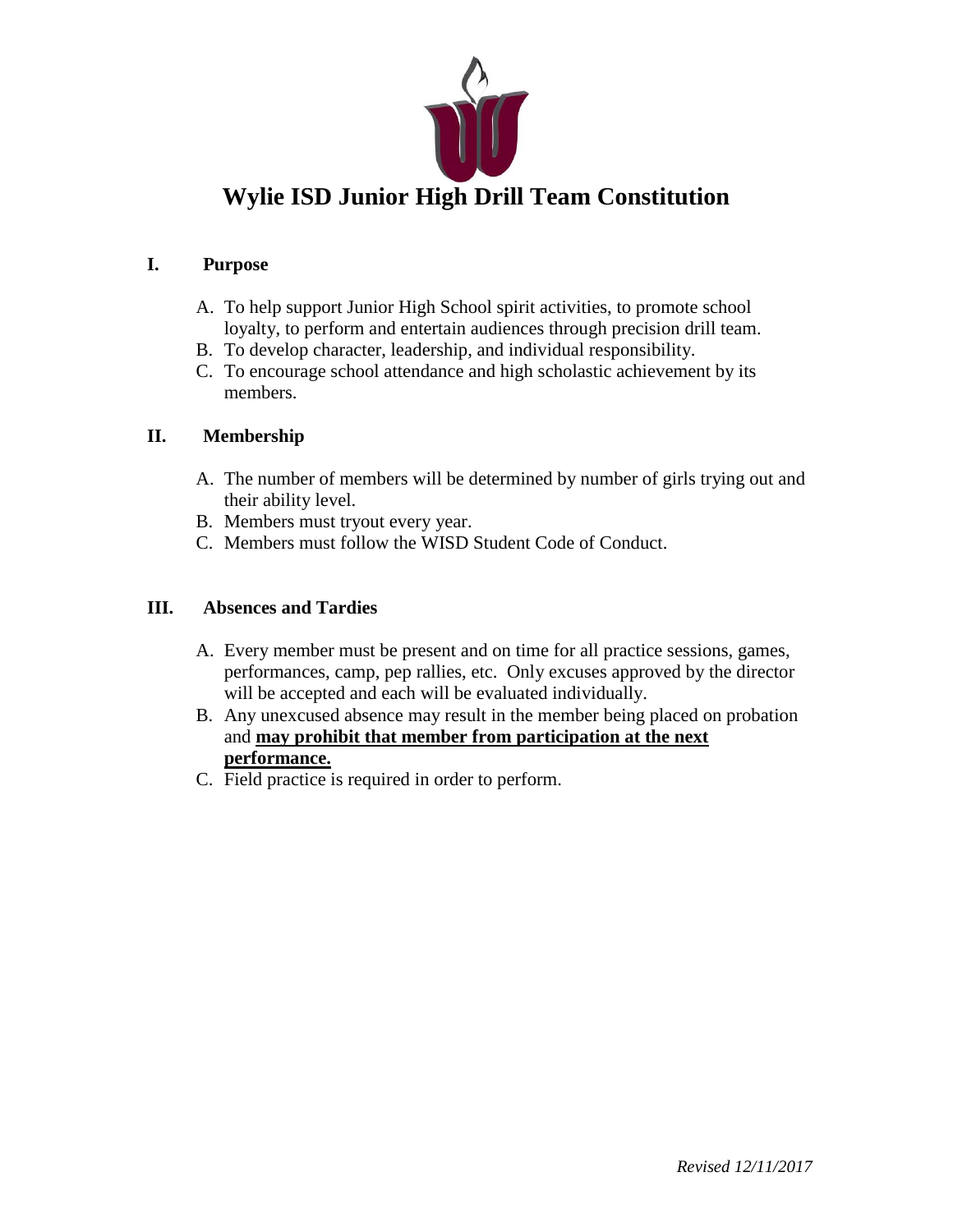## **IV. The Demerit System**

- A. Demerits are the means by which the director(s) determines which members are not upholding their obligations to the team. Demerits are in effect during the school year as well as summer practices and camp, apply to all members.
- B. Squad members will receive demerit(s) for any of the following:
	- 1. Tardy for practice. (1)
		- 2. Not being ready for practice. This includes not being in appropriate clothing and not having requested equipment for practice. (1 for each occurrence.)
		- 3. Not following directions. (1)
		- 4. Chewing gum at practice, games, or pep rally. (1)
		- 5. Not being in full uniform on game day (including pom-poms, etc.) (1)
		- 6. Being late to a game (for any reason other than those excused by school rules.) (1)
		- 7. Leaving the stadium during a game without permission. (3)
		- 8. Behaving inappropriately at **any** school function. (1)
		- 9. Eating or drinking at games and/or practices without permission. (1)
		- 10. Failure to come to attention on demand. (1)
		- 11. Not being in assigned area at game. (1)
		- 12. Showing lack of spirit or participation. (1)
- C. Demerit scale for determining probation:
	- 1. Six  $(6)$  accumulated demerits = suspension from one performance
	- 2. Twelve (12) accumulated demerits = dismissal from the team and ineligible for tryouts.

# **V. Probation**

- A. General probationary considerations.
	- 1. Failure to comply with any regulations as stated in the constitution may result in probation for a member in question until the reason for probation is corrected to the satisfaction of the director(s) and the administrator(s).
	- 2. A member on probation may not participate in performing activities including dressing out and attending all activities.
- B. Scholastic Probation
	- 1. In compliance with the Texas "No Pass No Play" rule.
	- 2. In compliance with all other Junior High School policies.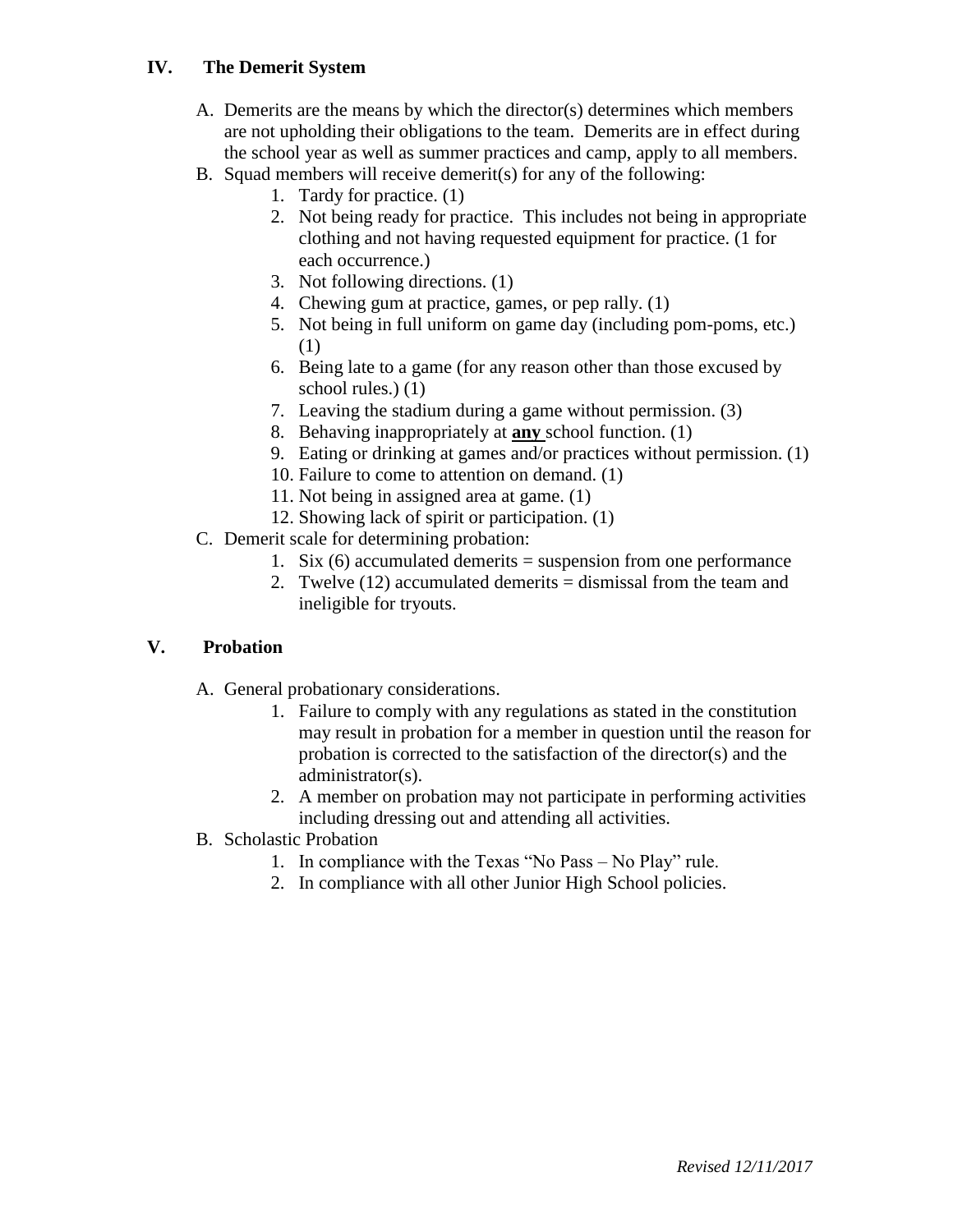## **VI. Conduct**

- A. Games/practices
	- 1. Members must remain in the assigned area at all times unless given permission to leave by the director(s).
	- 2. Members are a group and will sit as a group. There will be no visitors beside or within the group.
	- 3. There will be no gum chewing or eating in assigned area, with the exception being,  $3<sup>rd</sup>$  quarter breaks.
	- 4. Members will participate in the cheer as initiated by the cheerleaders.
	- 5. At football games, all members will cheer/perform as a group until the conclusion of the final game. Members will be released to their parents at that time.
- B. Conduct in General
	- 1. Drill team members actions requiring disciplinary procedures which result in suspension by administrative personnel involving tardies, truancy, misconduct, etc. may result in the following:
		- a.  $1<sup>st</sup>$  Offense: one week suspension from all drill team activities.
		- b.  $2<sup>nd</sup>$  Offense: two weeks suspension from all drill team activities.
		- c.  $3<sup>rd</sup>$  Offense: dismissal from the drill team squad.

# **VII. Uniform and Equipment**

- A. Payments must be made before a member will receive uniform pieces, or equipment. Deadlines for camp fees must be honored.
- B. Field uniforms will be worn to games.
- C. Uniforms should always be clean, in good condition, and fit properly.
- D. All personal equipment must have the member's name on it.
- E. Each member assumes full responsibility for the care of the uniform and equipment.
- F. All uniforms will be worn by squad members only.
- G. Members will not be allowed to wear the dress uniform outside of any squad function.
- H. The individual team member is responsible for any item(s) that is lost or damaged by that member. The lost or damaged items(s) must be replaced or repaired immediately. This cost is totally at the expense of the individual team member. See your director immediately if any item is lost or damaged.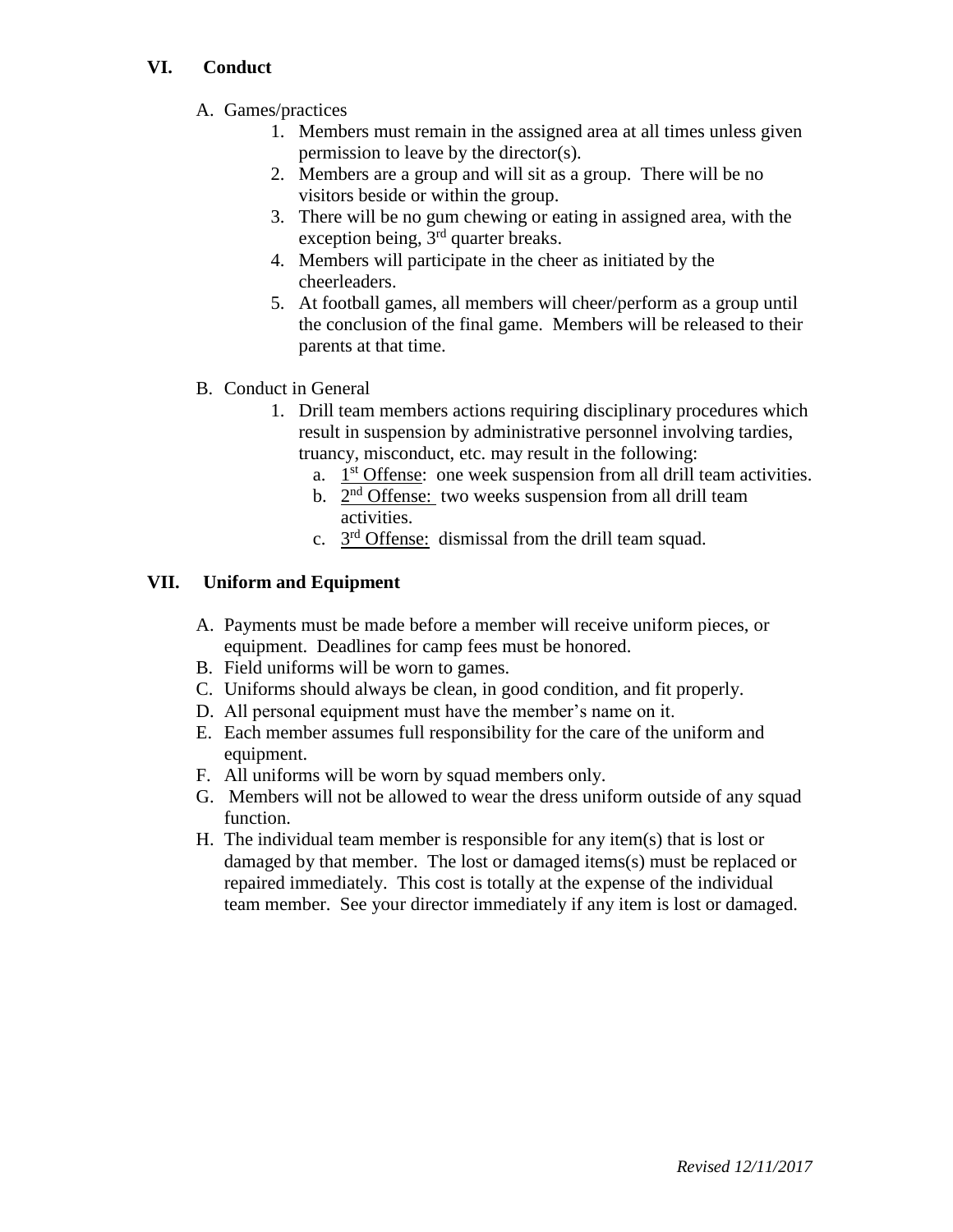## **VIII. Transportation**

- A. For events within the boundaries of Wylie ISD: Transportation is not provided by the school district and all parents are responsible for getting their children to and from all games and practices on time.
- B. For events outside the boundaries of Wylie ISD: School buses will be utilized. All students must ride to and from the event on the school bus unless extenuating circumstances exist. In such cases, written permission to ride with the child's parent home from the event must be presented to the sponsor and principal a minimum of 24 hours prior to departure. Requests for parent provided transportation must be approved by the principal.

#### **IX. Tryouts**

## A. Eligibility

- 1. Open to all incoming  $6<sup>th</sup>$  graders and current  $7<sup>th</sup>$  graders in respective attendance zones.
- 2. A student must be eligible according the TEA/UIL extra-curricular eligibility rules.
- 3. Candidates that are eligible for tryouts are encouraged to attend all tryout practices.
- 4. All paperwork must be turned in to the director by stated deadline.
- B. All WISD junior highs will follow same judging criteria.
	- 1. The performance of a candidate will be evaluated and scored by a panel of qualified judges from outside the area.
	- 2. Selection of the members will be based on the sum of the scores of all judges during a closed tryout session.
	- 3. Candidates will be expected to perform a specific required routine at tryouts.
	- 4. No spectators will be allowed during practice or tryouts.

# **X. Parental Permission and Responsibility**

- A. Parents must give their written permission for their student to fulfill all responsibilities of being a member of the team. This must be done before they are officially accepted.
- B. Parents must meet all financial obligations involved in having their student be a member of the team.
- C. Parents are responsible for picking up their students promptly at the conclusion of all games and practices. Failure to do so will result in demerits for the member. Continued failure to pick up promptly will be handled on an individual basis by the director(s).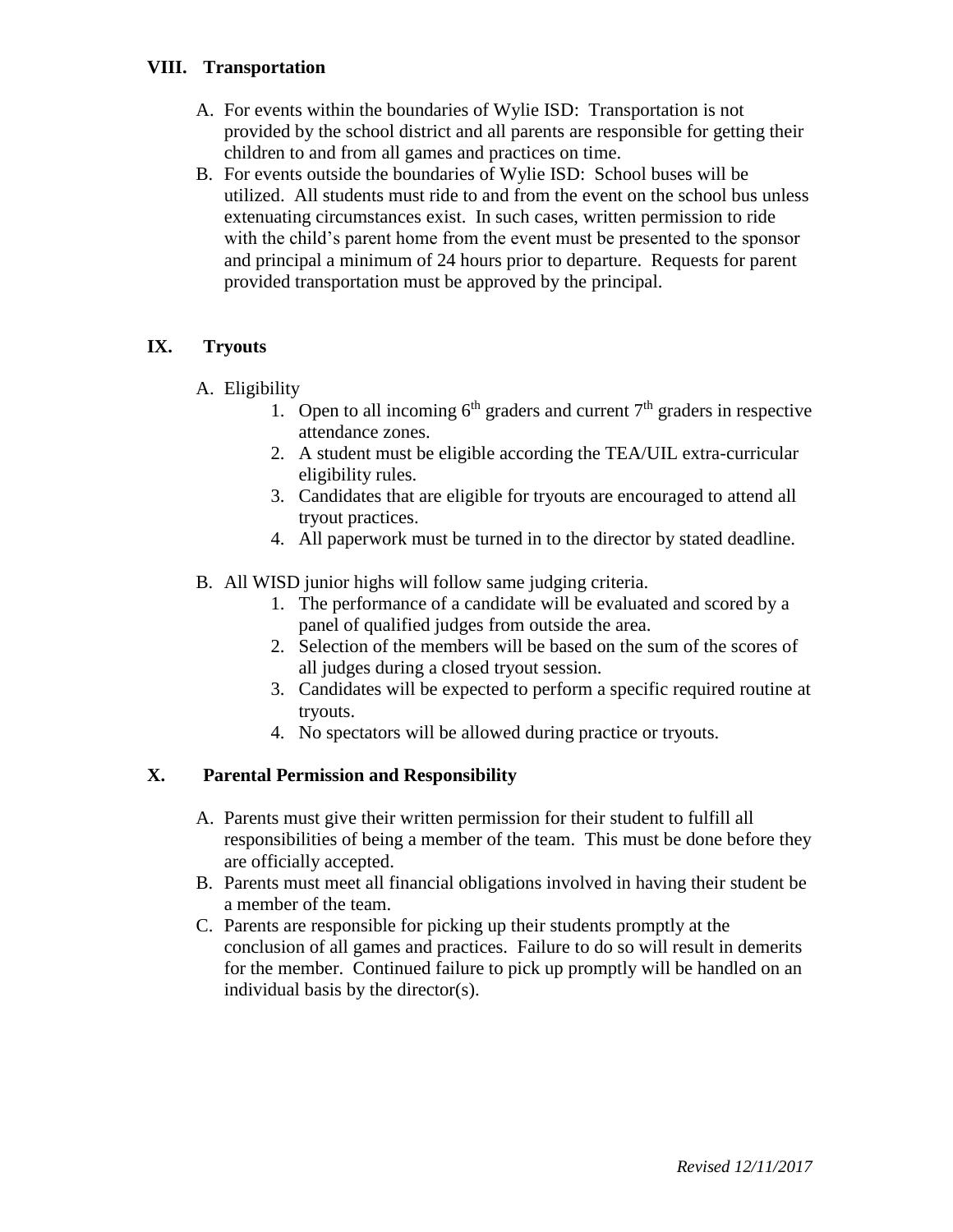#### **XI. Practice Sessions Responsibility**

- A. Members must be at practice on time and stay until dismissal by the director.
- B. Members must be at school one-half day in order to be eligible to attend practice or perform that day. Administrator approval to participate required for all exceptions.
- C. Members must be **PICKED UP PROMPTLY AT THE END OF PRACTICE.**
- D. All practices are closed.

#### **XII. Officers**

To better align with current Junior High Cheerleading and Athletic team policies, Wylie ISD Junior High Drill Teams will not name year-long or season-long officers. Instead, sponsors will strive to provide all second-year members leadership opportunities on a rotating basis throughout the year. These opportunities will be at the sole discretion of the sponsor and principal.

#### **XIII. Limitations on Practices and Performances**

To ensure high scholastic achievement, as noted in I.c. above, the following guidelines have been established.

- A. Beginning with the first week of school, practice time will be limited to 8 hours per school week. (School week is defined as beginning at 12:01am Monday and ends at the close of instruction on the last instructional day of the week.) The sponsor will determine the practice schedule. It is recommended that teams practice between 4 and 8 hours per week. Sponsors are encouraged to reduce practice time when possible as performance demands allow. The Junior High Drill Teams in WISD should have similar hours per week of rehearsal.
- B. Teams may have an extended practice on Friday or Saturday if needed, but will be limited to one extended Friday or Saturday per calendar month unless special permission is granted by the principal. A form to request an extra rehearsal should be completed and on file with the principal.
- C. Teams will perform at JH football games as scheduled by the sponsor. The sponsor and principal will determine the number of games scheduled during the season.
- D. Teams may perform at one or more JH basketball games as scheduled by the sponsor. Performance at basketball games is at the sole discretion of the sponsor and principal.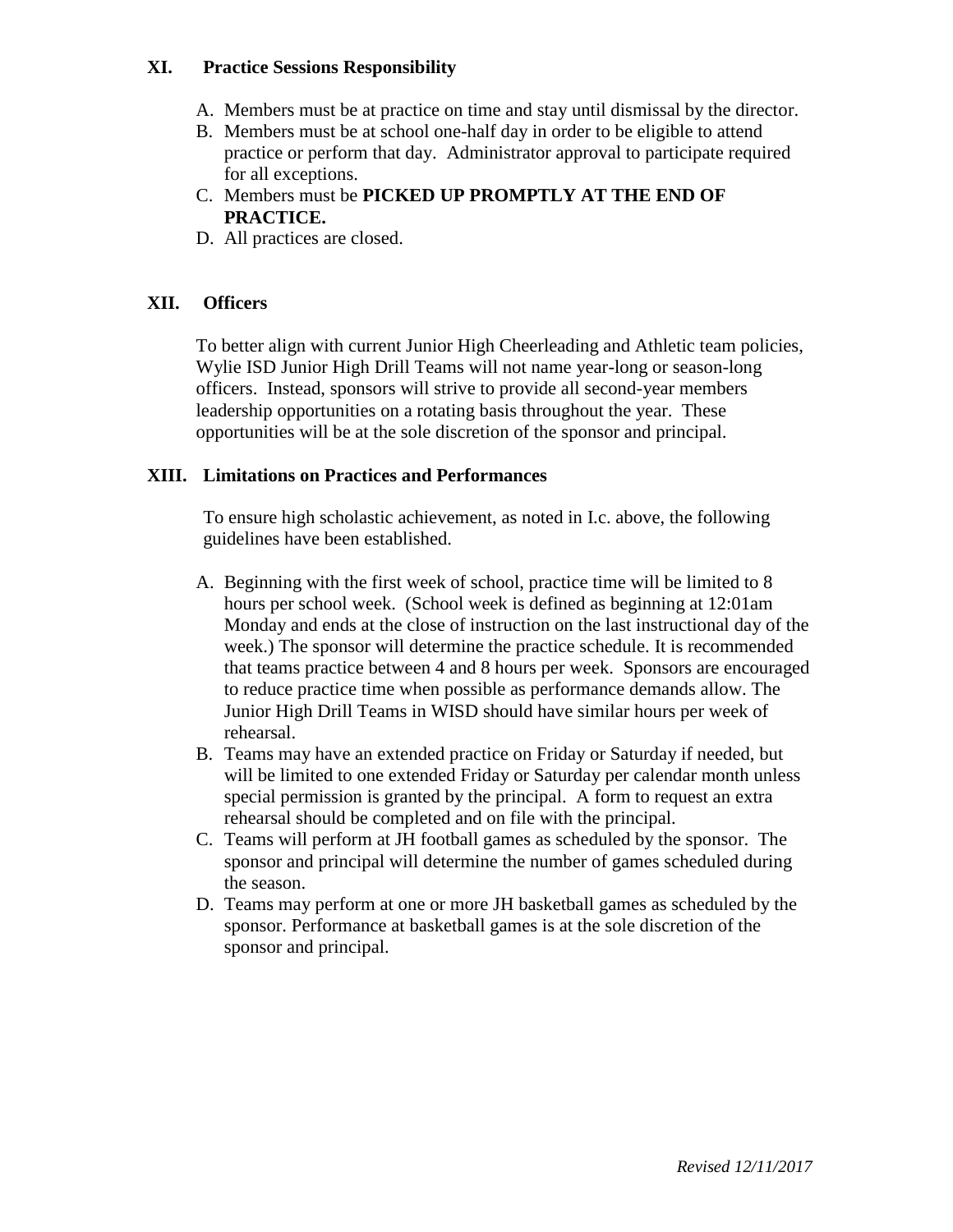## **XIV. Competitions**

At the discretion of the sponsor and principal, JH drill teams may participate in one or two local drill team contest(s) during the spring semester. Participation in the competition will be optional for all members. (Sponsors will require a commitment to participate before any competition plans are made.) Students choosing to participate in the spring competition(s) will be required to pay an additional amount to cover the expenses. (see XV below)

- A. Teams will be limited to two contests per year.
- B. Contests are limited to the surrounding DFW area and must be single-day events. No overnight travel is allowed.
- C. Students will not be allowed to miss any school time in order to participate in Spring contests.
- D. An optional day trip using provided transportation is allowed, provided that principal and fine arts director approval is granted.

## **XV. Cost of Junior High Drill Team**

In order to keep Junior High Drill Team affordable to all students, the Wylie Independent School District has established a \$700 per student spending limit. Students choosing to participate in the optional spring competition(s) may be required to pay additional fees not to exceed \$300.

- A. Teams may hold a maximum of two fundraisers during the year with approval of the campus principal. One of these may be a "sales" fundraiser and the other may be a "service" fundraiser. No additional fundraising activities by the group or their supporters will be permitted.
- B. Funds raised by students may be used to offset the per student cost.
- C. Additional funds beyond those needed to cover the per student cost may be raised but are limited to an amount determined by Wylie ISD administration for the purpose of paying for the Spring tryouts and other costs associated with the drill team operations.

#### **XVI. Social Activities**

From time to time drill team students may wish to participate in team social activities outside the school day.

- A. As much as possible, these activities will be paid for with funds raised through fundraising efforts.
- B. If the social activity requires a small contribution from the students (monetary or otherwise) participation will strictly be optional.
- C. Wylie ISD Junior High Drill Teams will not have formal or informal banquets at the conclusion of the season or year. Awards will be limited to small tokens such as a certificate or comparable recognition.